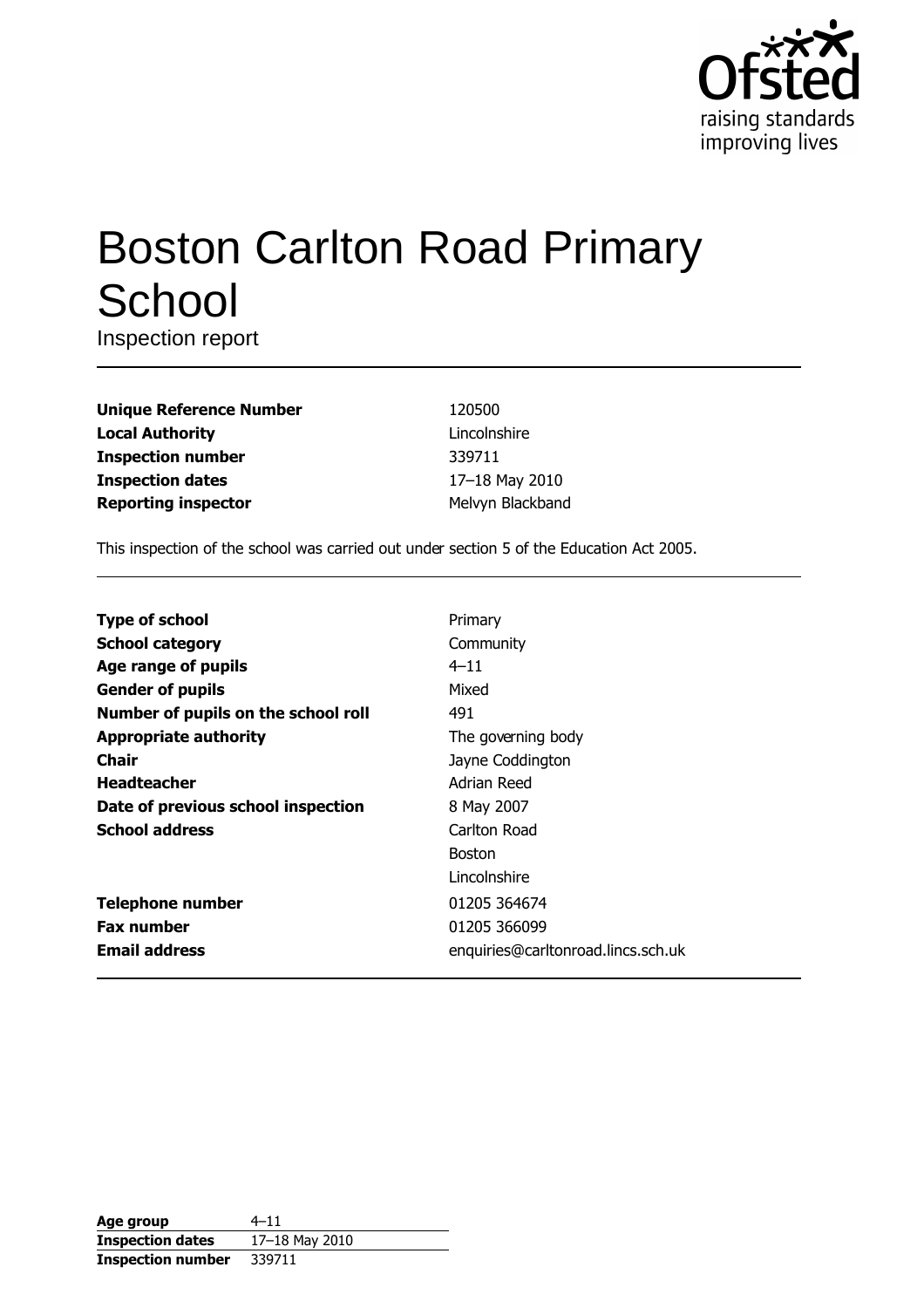The Office for Standards in Education, Children's Services and Skills (Ofsted) regulates and inspects to achieve excellence in the care of children and young people, and in education and skills for learners of all ages. It regulates and inspects childcare and children's social care, and inspects the Children and Family Court Advisory Support Service (Cafcass), schools, colleges, initial teacher training, work-based learning and skills training, adult and community learning, and education and training in prisons and other secure establishments. It rates council children's services, and inspects services for looked after children, safequarding and child protection.

Further copies of this report are obtainable from the school. Under the Education Act 2005, the school must provide a copy of this report free of charge to certain categories of people. A charge not exceeding the full cost of reproduction may be made for any other copies supplied.

If you would like a copy of this document in a different format, such as large print or Braille, please telephone 08456 404045, or email enquiries@ofsted.gov.uk.

You may copy all or parts of this document for non-commercial educational purposes, as long as you give details of the source and date of publication and do not alter the documentation in any way.

Royal Exchange Buildings St Ann's Square Manchester M2 7LA T: 08456 404045 Textphone: 0161 618 8524 E: enquiries@ofsted.gov.uk W: www.ofsted.gov.uk © Crown copyright 2010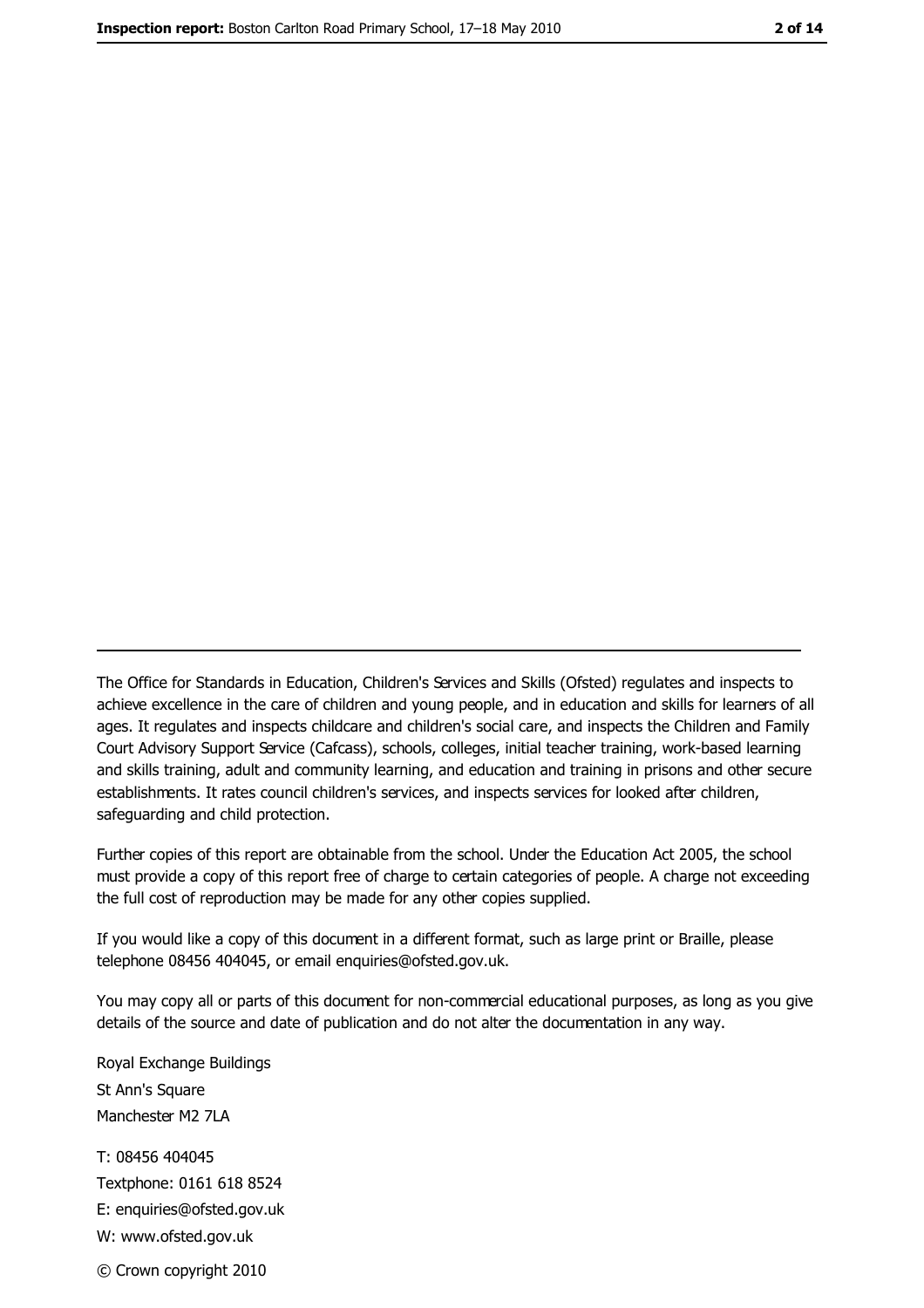# **Introduction**

This inspection was carried out by four additional inspectors. 20 lessons were observed and 14 teachers seen. Meetings were held with parents, groups of pupils, governors and staff. Inspectors observed the school's work, and looked at documentation on the pupils' progress and well being, their attendance and behaviour. The school's planning was also scrutinised. The inspectors looked at 85 parental and carer questionnaires, 105 pupil questionnaires and 26 staff questionnaires.

The inspection team reviewed many aspects of the school's work. It looked in detail at the following:

- the achievement and progress of pupils with special educational needs and/or  $\blacksquare$ disabilities and those with English as an additional language.
- the quality of assessment procedures and how this translated into effective planning  $\blacksquare$ and target setting.
- standards of behaviour and attendance and how far this impacts on the pupils'  $\blacksquare$ achievement.
- the effectiveness of leaders and the governing body in monitoring and evaluating  $\blacksquare$ strategies to improve on the school's performance.

## **Information about the school**

This is a large primary school. Although most pupils are White British, there is a minority of pupils of White Eastern European origin. Many of these pupils have arrived relatively recently in the country. The proportions of pupils known to be entitled to free school meals, with special educational needs and/or learning difficulties, and pupils speaking English as an additional language are substantially above national averages. The school is federated with a local Technology college. A third school, a local primary and nursery school, joined in the federation in 2009.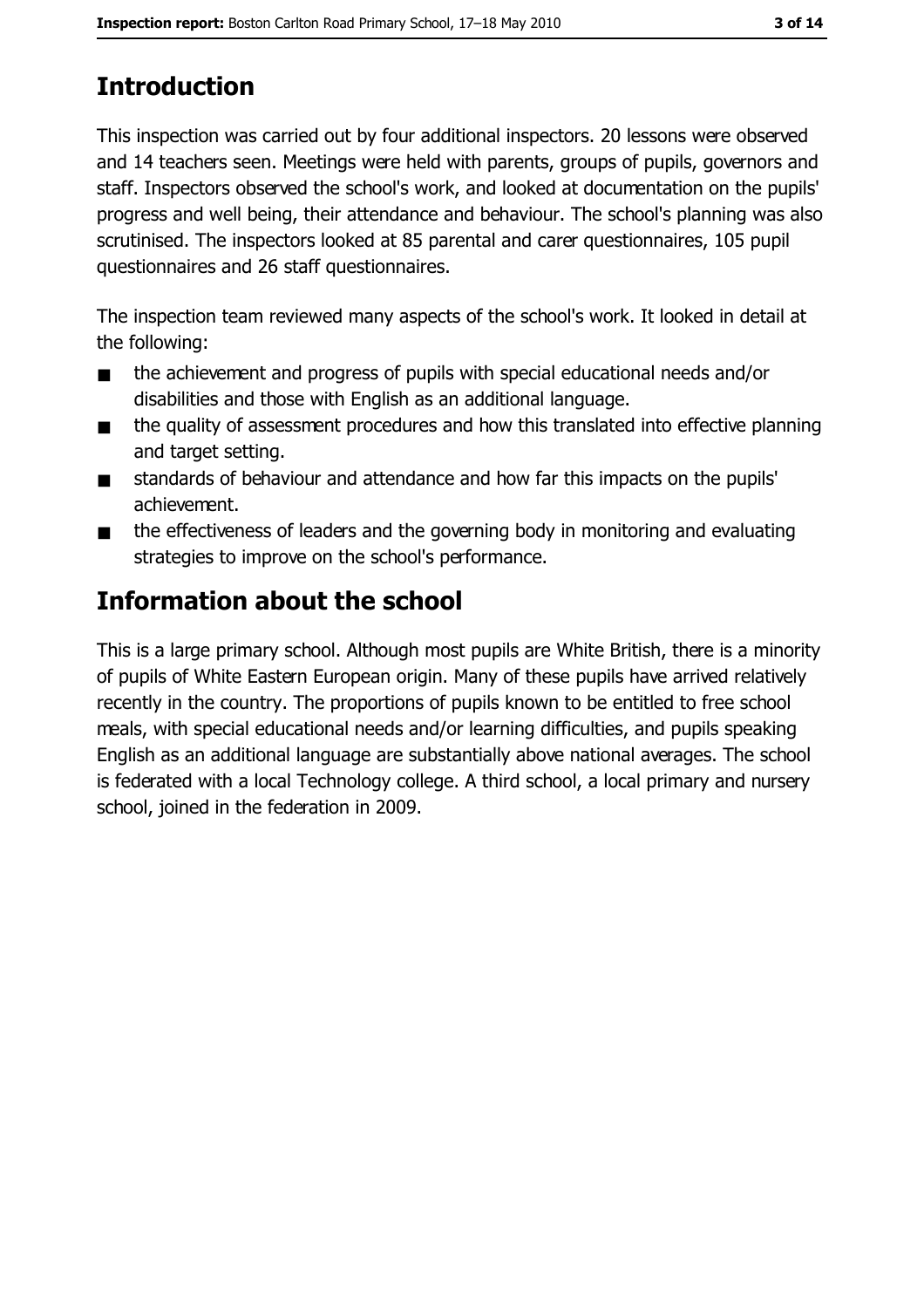## **Inspection judgements**

## Overall effectiveness: how good is the school?

#### The school's capacity for sustained improvement

### **Main findings**

This is a good school. Since the previous inspection, when the school was judged to be satisfactory, there has been substantial and sustained improvement. The standards of pupils' work, though still satisfactory, have shown a consistent upward trend and the rate of pupils' progress has increased significantly. The provision for the children in the Early Years Foundation Stage is good. The children get off to a sound start in the school. The relatively large numbers of pupils with special educational needs and/or disabilities and those who speak English as an additional language make good progress, often at higher rates than those expected nationally.

There are several reasons for the improvement. Firstly, the standards of teaching and assessment have been raised considerably since the previous inspection. Lessons are now almost uniformly good. The assessment of pupils work is comprehensive and well focused on their progress so that leaders are able to detect any signs of underachievement quickly and intervene decisively to support individuals or groups of pupils. However, the assessments are not used effectively enough in some cases to give pupils clear targets which they understand. Pupils, sometimes, do not understand exactly what they need to do to improve their work further.

The pupils have also benefited from the good arrangements for their care and quidance. They feel safe and secure and their conduct is good, because teachers manage their behaviour well. The school is able to offer a wide range of effective support to pupils with additional difficulties and this plays an important part in maintaining the well-being and self-confidence of the learners. Partnerships with other schools, especially those with which the school is federated, have been extremely successful in providing support to pupils and teachers. The pupils are able to access a comprehensive support network, centred on the federated high school, while teaching has benefited from the input of specialist teachers and the opportunities to share good practice with a much wider range of colleagues. The levels of attendance are low. Despite the school's determined efforts to reduce absence, too many pupils fail to attend regularly. This results in some pupils not learning as fast as they could.

The good leadership and management have driven the improvements. The executive headteacher, by virtue of his experience and expertise, has shown outstanding leadership. Together with the head of the school, he has given a clear direction and inspired his staff to raise standards consistently. Under his quidance, the wider leadership team have developed their skills so that they monitor teaching and the pupils' learning effectively. The school's managers evaluate rigorously and improve on every aspect of the school's performance. They are supported by an active governing body, which is increasingly holding the school to account and maintaining an effective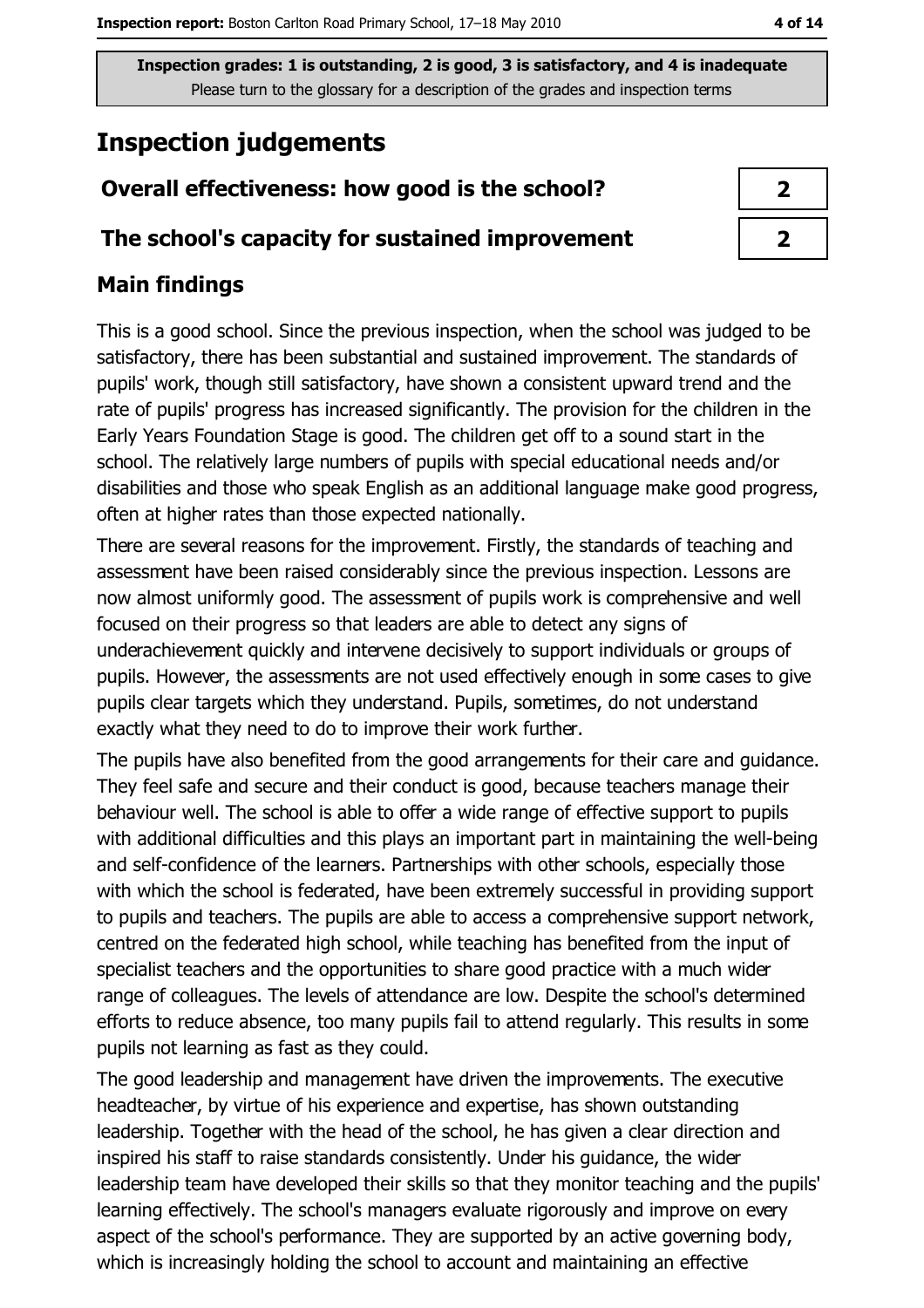overview of provision. The success of leaders and teachers in raising the level of the school's performance, the high quality of future planning and rigorous monitoring of present provision indicates the school has a good capacity to improve further.

#### What does the school need to do to improve further?

- Increase the attendance of all pupils to the national average  $\blacksquare$
- Improve the use of assessment to provide more detailed feedback to pupils on how  $\blacksquare$ they can improve their work
- 

## Outcomes for individuals and groups of pupils

Many children in the Early Years Foundation Stage enter the school with low starting points since they are at the earliest stages of learning English and this acts as a barrier to their achievement. Nevertheless, they make good progress. The pupils in Key Stage 1 make satisfactory progress and there has been a steady trend of improvement over the last three vears. By the time pupils leave the school at the end of Year 6, they have significantly narrowed the gap in attainment compared to national averages in mathematics and science, although their attainment remains below average in English. This represents good progress, particularly for pupils with English as an additional language and those with additional learning needs. The school is aware that relatively few pupils reach the higher level 5 and has set challenging targets to raise standards further in 2010. Pupils make good progress in lessons. For instance in a Year 3 lesson, pupils of all abilities were able to use previously learned vocabulary to explain confidently the differences between two dimensional and three dimensional shapes.

The school is a calm, happy and safe place where the pupils enjoy their learning. Their behaviour is good and they demonstrate positive attitudes to their work. They feel very well cared for by staff and are confident that any problems they have will be sorted out. The 'Behaviour Improvement Programme' (BIP) along with the high levels of support from staff for pupils and families at the early stages of speaking English are having a positive impact on the pupils from the most challenging circumstances. This is particularly evident in improving their self-esteem, confidence and behaviour. Pupils' spiritual, moral, social and cultural development is good. Pupils demonstrate high levels of empathy, tolerance and understanding. Consequently, pupils from different cultural backgrounds work and play together harmoniously. A large majority of pupils

say that they have a good understanding of how to stay healthy and that the school helps them to eat well and take part in a wide range of physical activities. The pupils are involved in the school and local community. They make a good contribution through the school council. They participate in many local musical events. They take part in concerts and shows; for instance, the choir sings at a local old peoples' home. Their development of skills and attitudes to help them in their future education and employment is satisfactory. The pupils make good progress in basic skills and they gain useful experiences of local 'Enterprise' schemes which raise their awareness of economic issues. The overall level of attendance is, however, substantially below national average

 $\overline{2}$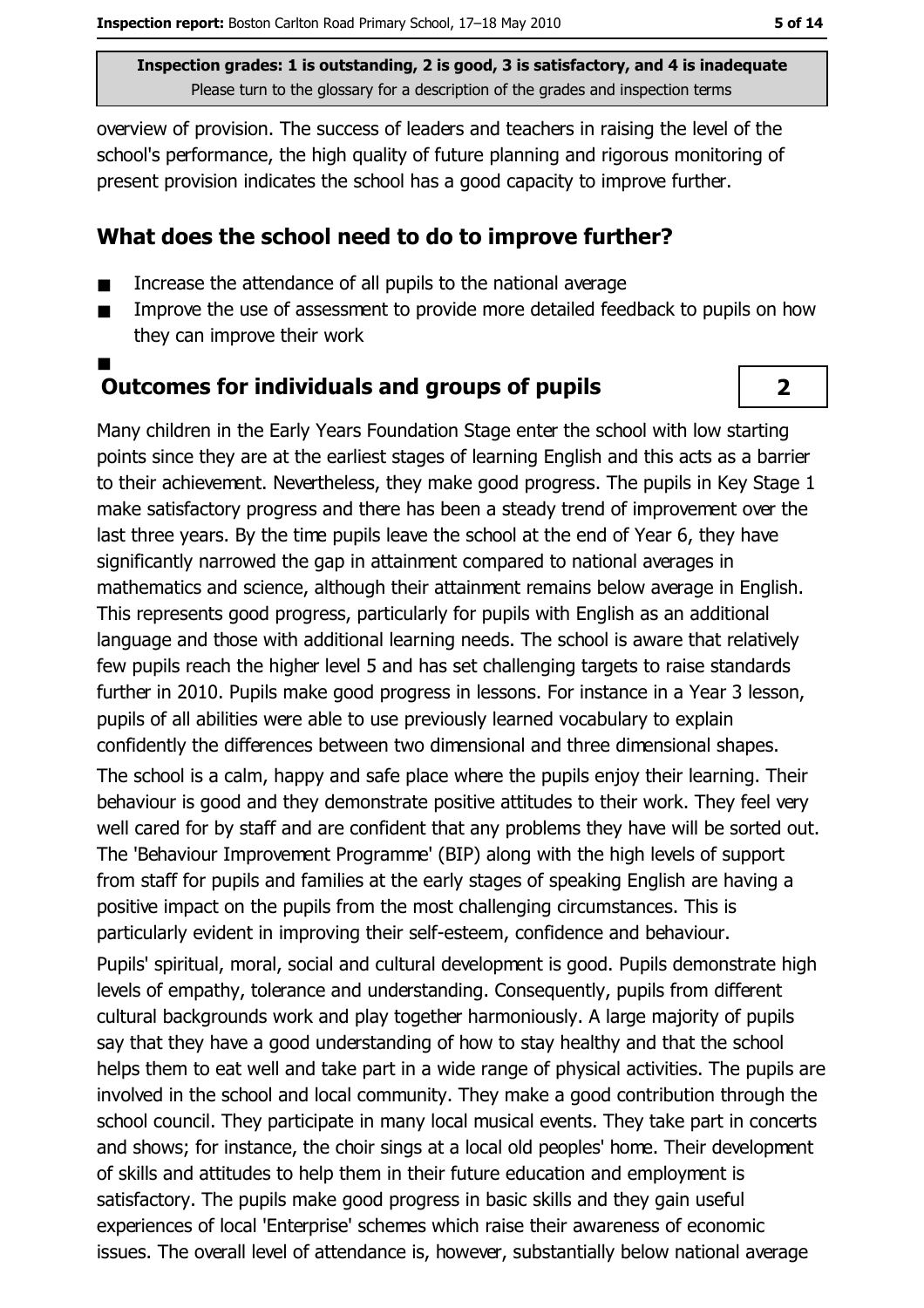and this has an effect on the pupils' rates of progress.

These are the grades for pupils' outcomes

| Pupils' achievement and the extent to which they enjoy their learning                                                     |                         |
|---------------------------------------------------------------------------------------------------------------------------|-------------------------|
| Taking into account:<br>Pupils' attainment <sup>1</sup>                                                                   | 3                       |
| The quality of pupils' learning and their progress                                                                        | $\overline{2}$          |
| The quality of learning for pupils with special educational needs and/or<br>disabilities and their progress               | 2                       |
| The extent to which pupils feel safe                                                                                      | $\overline{2}$          |
| <b>Pupils' behaviour</b>                                                                                                  | $\overline{\mathbf{2}}$ |
| The extent to which pupils adopt healthy lifestyles                                                                       | $\overline{\mathbf{2}}$ |
| The extent to which pupils contribute to the school and wider community                                                   |                         |
| The extent to which pupils develop workplace and other skills that will<br>contribute to their future economic well-being | 3                       |
| Taking into account:<br>Pupils' attendance <sup>1</sup>                                                                   | 4                       |
| The extent of pupils' spiritual, moral, social and cultural development                                                   | $\overline{\mathbf{2}}$ |

#### How effective is the provision?

The teaching observed during the inspection was uniformly good. It was characterised by effective planning which meant lessons proceeded with a good pace and sense of purpose. Resources are good and used well to promote the pupils' learning. Teachers used questions well to check that pupils have understood the work and the teachers emphasised key vocabulary consistently to ensure the full participation of those pupils developing the use of English. Teachers manage behaviour effectively and, as a result, the classrooms are calm places of learning where the pupils concentrate for long periods and try to produce their best efforts. Relationships are good and the pupils' positive attitudes to learning are enhanced by skilled and sympathetic support from teaching assistants. There is regular assessment of pupils' work and this clearly indicates when pupils are not making sufficient progress towards challenging targets. In these cases, effective, focused support is quickly made available. On occasion however, the pupils' targets are not clearly explained to them. The standard of marking is sometimes

The grades for attainment and attendance are: 1 is high; 2 is above average; 3 is broadly average; and 4 is low.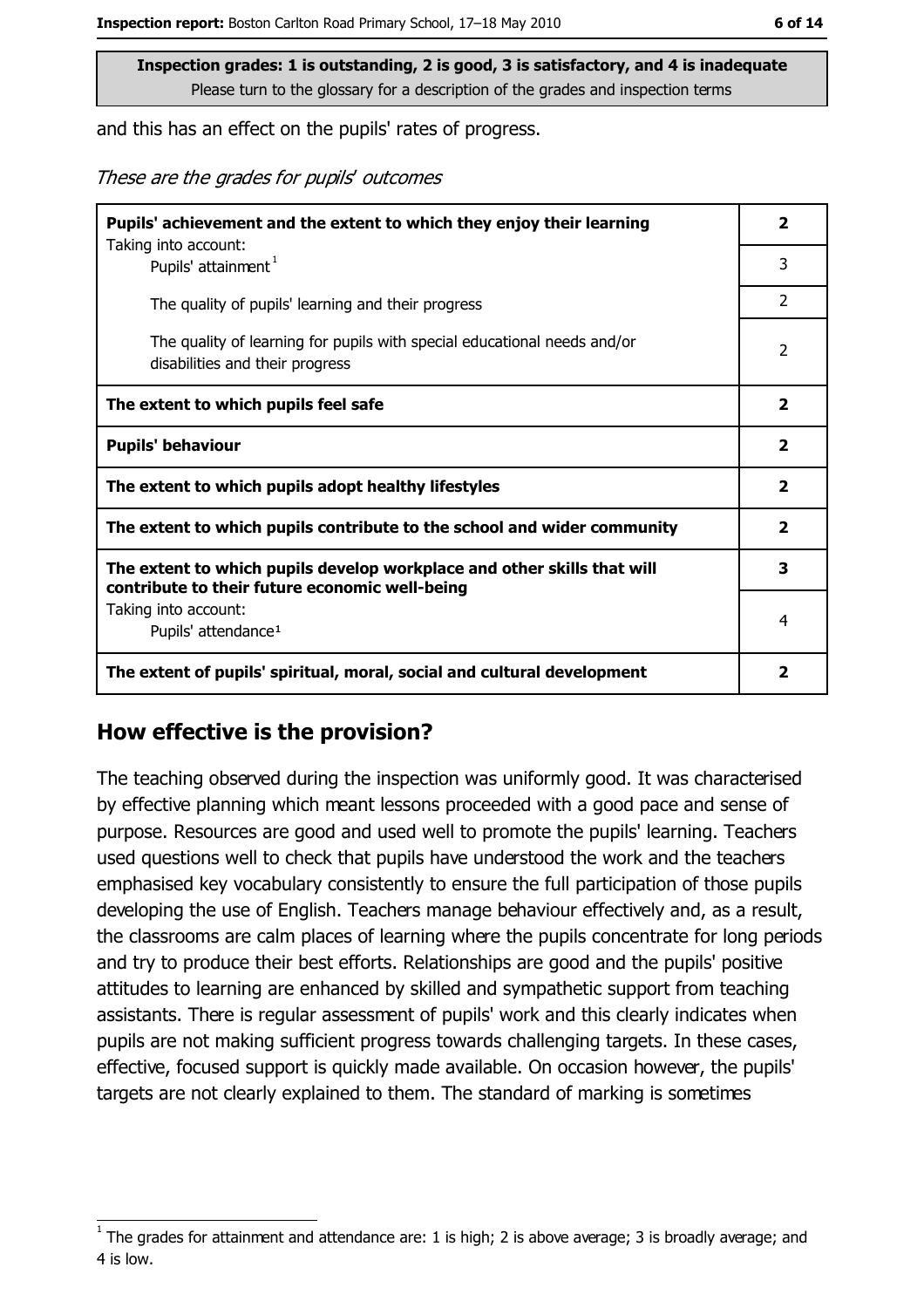inconsistent and pupils are not given enough information about how to improve their work. This can slow down the pace of learning.

The curriculum is appropriately broad and balanced and is enhanced by a wide range of sporting and cultural extra activities in which most pupils take part and which encourage their positive attitudes to learning. Many pupils, for example, take up the opportunity to learn a musical instrument and enjoy performing regularly in the local community. The curriculum is effective because the detailed planning and thorough assessment of learning enables teachers to tailor activities effectively for pupils of all abilities. Most lessons include planned literacy and communication activities. There is also substantial and effective provision to support pupils learning English as an additional language through focused small group sessions. Throughout the school, pupils demonstrate good information, communication and technology skills and confidently use a wide range of resources.

The high standard of care and the supportive ethos results in happy children who enjoy school life. The school works well with a wide range of external support agencies. As a result, pupils with learning difficulties and those who are at the early stages of learning English receive a good level of support, which enables them to get the best out of their learning. The highly successful work being carried out by the 'Behaviour Improvement Programme' mentors is having a positive impact on those pupils from the most challenging circumstances. There are good procedures for introducing young children to the Nursery and Reception classes and for ensuring their smooth transition into Key Stage 1. There are excellent procedures for supporting the pupils' transition to the federated Technology College. The breakfast club is of good quality and ensures a healthy start to the day in a safe and happy environment.

| The quality of teaching                                                                                    |  |
|------------------------------------------------------------------------------------------------------------|--|
| Taking into account:<br>The use of assessment to support learning                                          |  |
| The extent to which the curriculum meets pupils' needs, including, where<br>relevant, through partnerships |  |
| The effectiveness of care, guidance and support                                                            |  |

These are the grades for the quality of provision

#### How effective are leadership and management?

Leadership and management are good because leaders communicate ambition effectively and use their good understanding of the schools strengths and areas for further development. The executive headteacher and the head of the school have led significant change with skill and determination. All staff are involved in reviewing performance and in helping to plan for the future. Consequently, there is a clear, common purpose which permeates the life of the school. The school's commitment to equality of opportunity is good. Pupils receive the support necessary to allow them to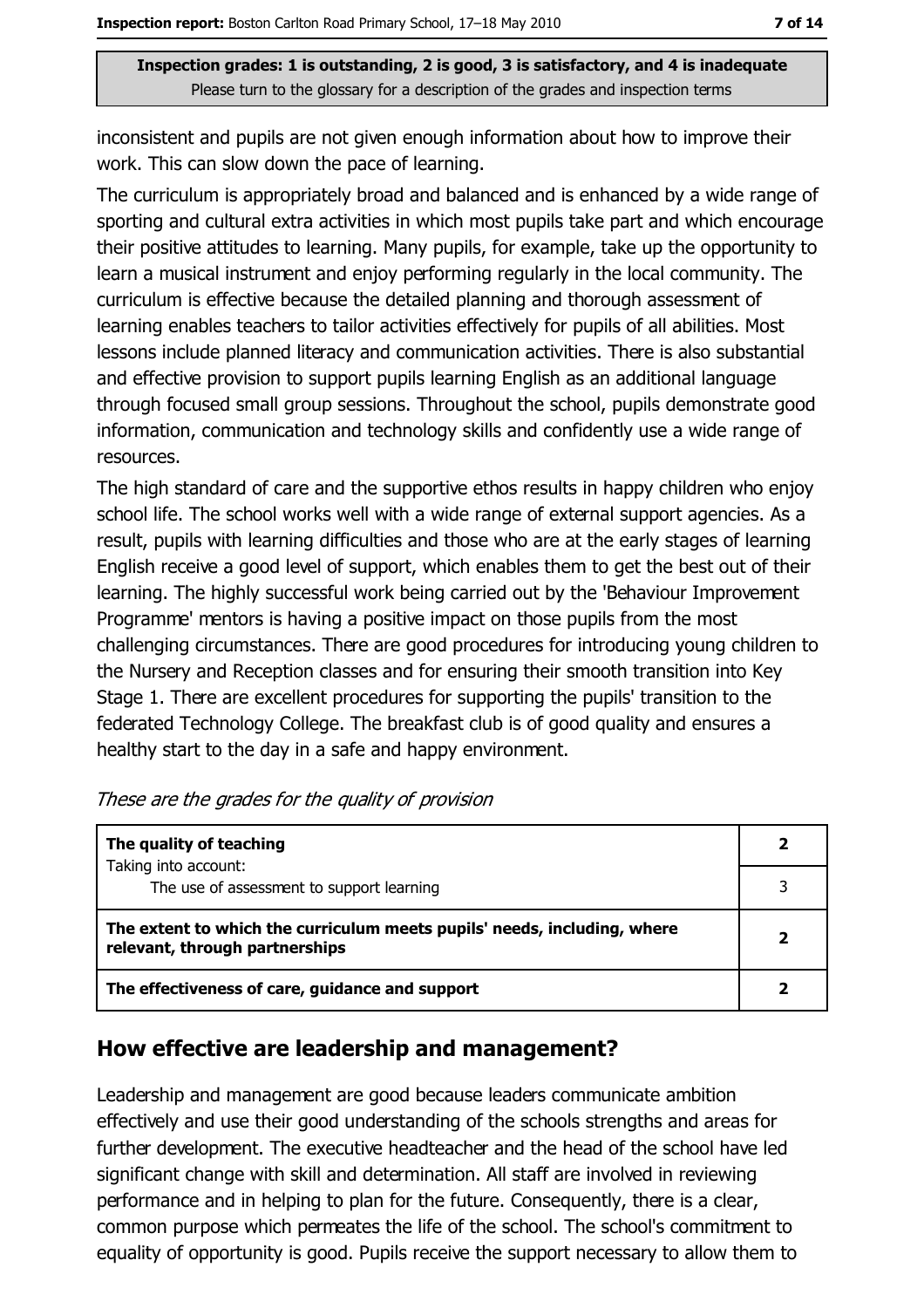reach their potential. As a result, the school is successful in removing the barriers to learning for pupils, improving their life chances and in tackling discrimination. Accurate self-evaluation leads to effective action being taken to remedy identified weaknesses and to the raising of standards through sharply focused school improvement planning. Child protection, risk assessment and safeguarding requirements are satisfactory and meet current statutory quidelines. Governors receive accurate detailed information about the school's performance and fully understand their role in providing appropriate challenge.

The school works well with outside agencies to support pupils' health, welfare, social and learning needs. It also works well with parents and carers to engage them in their children's learning. There are extremely effective partnerships within the federation of schools and this has an outstanding impact in promoting learning and the pupils' well being. Pupils regularly use the facilities at the Technology College; the deployment of specialist staff from the secondary partner has enriched the teaching of science, modern foreign language, design technology, drama and physical education. The partnership approach to funding has allowed the appointment of two qualified teachers and five teaching assistants to work across the federation to support pupils with English as an additional language. The school makes a satisfactory contribution to community cohesion. It promotes cohesion well within its own community and engages with a wide variety of local partners. For example, the pupils have worked with a Polish artist to raise awareness of the local Polish community by making a large image of the 'Boston Stump'. The school's planning identifies provision for engaging with the wider community and there are developing links with a school in Gambia.

| The effectiveness of leadership and management in embedding ambition and<br>driving improvement                                                                     | $\overline{\mathbf{2}}$ |
|---------------------------------------------------------------------------------------------------------------------------------------------------------------------|-------------------------|
| Taking into account:<br>The leadership and management of teaching and learning                                                                                      | $\overline{2}$          |
| The effectiveness of the governing body in challenging and supporting the<br>school so that weaknesses are tackled decisively and statutory responsibilities<br>met | $\mathbf{2}$            |
| The effectiveness of the school's engagement with parents and carers                                                                                                | $\overline{2}$          |
| The effectiveness of partnerships in promoting learning and well-being                                                                                              | 1                       |
| The effectiveness with which the school promotes equality of opportunity and<br>tackles discrimination                                                              | $\overline{\mathbf{2}}$ |
| The effectiveness of safeguarding procedures                                                                                                                        | 3                       |
| The effectiveness with which the school promotes community cohesion                                                                                                 | 3                       |
| The effectiveness with which the school deploys resources to achieve<br>value for money                                                                             | 2                       |

#### These are the grades for leadership and management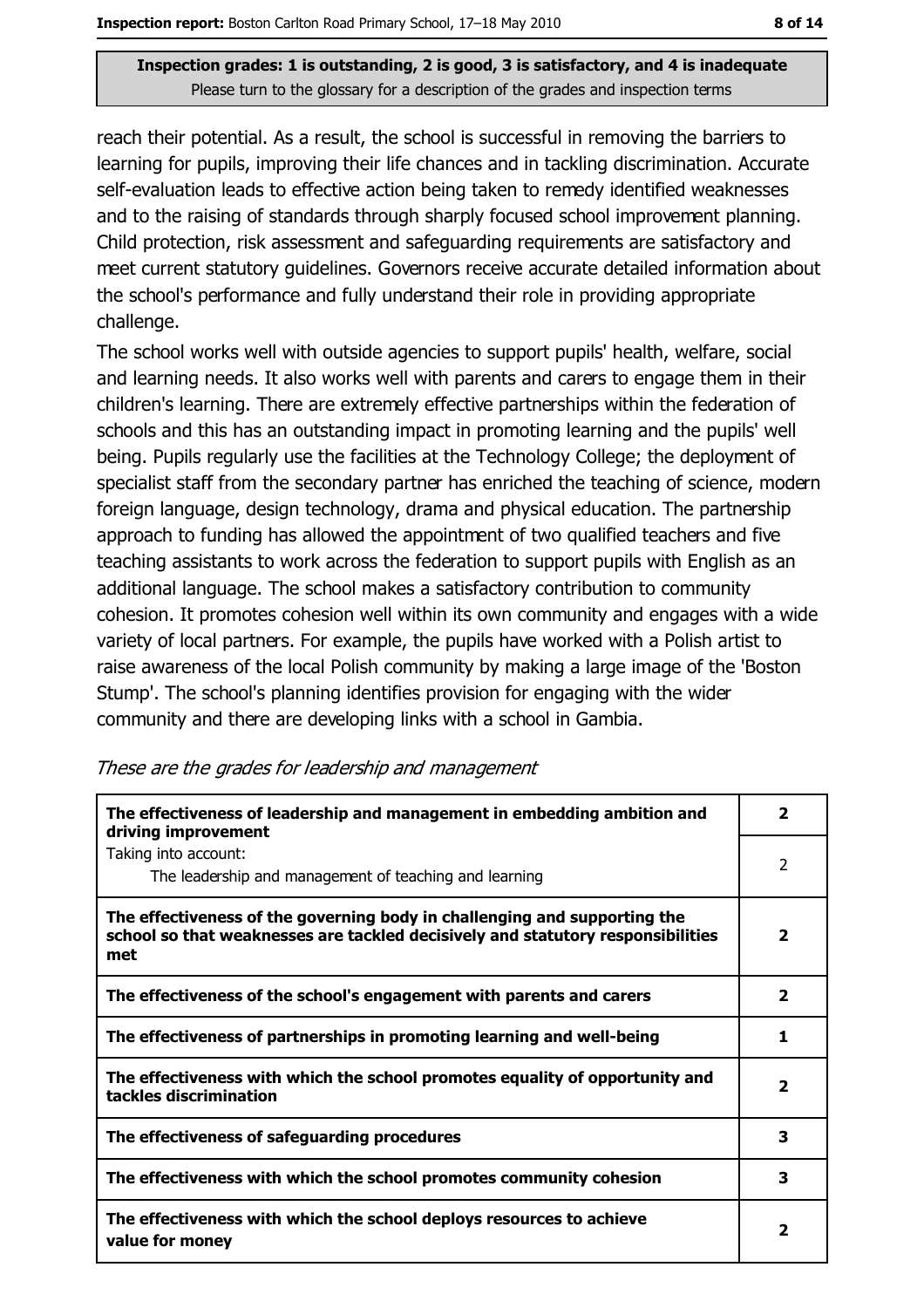#### **Early Years Foundation Stage**

Children enter the school with skills that are generally well below the levels expected for their age. The Early Years Foundation Stage provision is good because the teaching, care and range of learning opportunities enable children to make good progress. Children settle extremely well into the Nursery and Reception classes because of effective procedures to introduce them to school. As a result, children get off to a good start in their learning, particularly in developing their independence and confidence. All staff are enthusiastic, well organised and have good understanding of how young children learn best. As a result, children show positive attitudes to their work and have the confidence to initiate activities for themselves as well as to follow clearly established routines. They learn quickly to take turns, to share and to work together because these experiences are integrated into all their learning activities.

Adults have good relationships with children and inspire confidence and success. Safeguarding procedures are secure and the children's welfare is promoted well. Staff assess continually how well children are achieving and use the information to plan further challenges. This means that, by the start of Year 1, increasing numbers of children are approaching the levels expected for their age and they have made good progress from their low starting points. Parents and carers are kept well informed and are encouraged to become involved in their children's learning. The Early Years Foundation Stage is well led and managed.

These are the grades for the Early Years Foundation Stage

| <b>Overall effectiveness of the Early Years Foundation Stage</b>                             | $\mathbf{2}$ |
|----------------------------------------------------------------------------------------------|--------------|
| Taking into account:<br>Outcomes for children in the Early Years Foundation Stage            |              |
|                                                                                              |              |
| The quality of provision in the Early Years Foundation Stage                                 |              |
| The effectiveness of leadership and management of the Early Years<br><b>Foundation Stage</b> |              |

#### **Views of parents and carers**

Nearly all parents and carers are positive about all aspects of the school. They appreciate the rapid improvements that have been made since the last inspection. They particularly like the way their children enjoy school, the way staff are so approachable and the communication systems that are in place. A parent/carer spoke for many when she wrote, 'I am very happy that my children joined this school'. A few parents and carers were concerned about the progress their children were making and about behaviour. Inspectors agreed with parents' and carers' positive views and found that pupils' behaviour was good. They concluded that, overall, achievement was also good.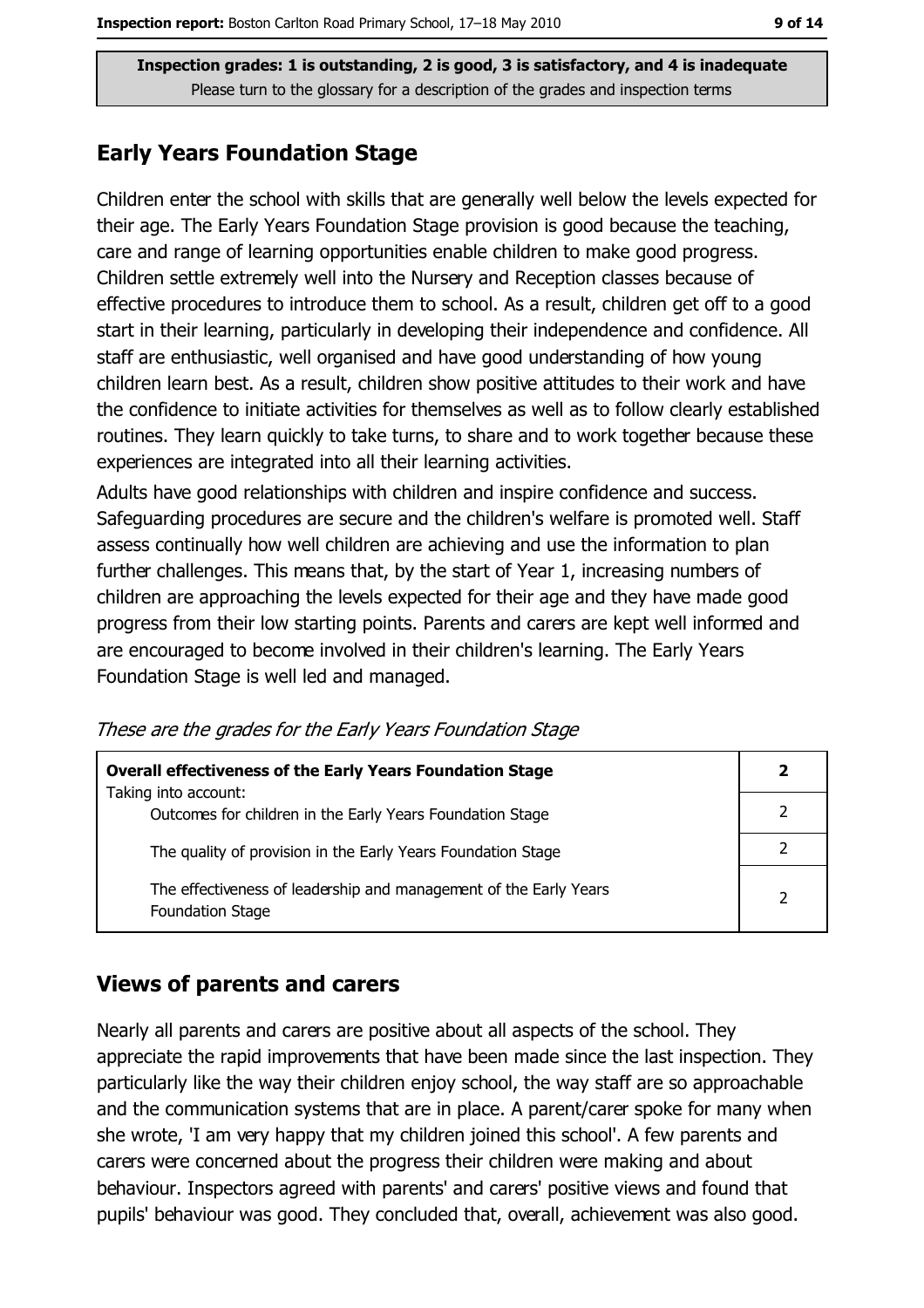#### Responses from parents and carers to Ofsted's questionnaire

Ofsted invited all the registered parents and carers of pupils registered at Boston Carlton Road Primary School to complete a questionnaire about their views of the school.

In the questionnaire, parents and carers were asked to record how strongly they agreed with 13 statements about the school. The inspection team received 85 completed questionnaires by the end of the on-site inspection. In total, there are 491 pupils registered at the school.

| <b>Statements</b>                                                                                                                                                                                                                                       | <b>Strongly</b><br><b>Agree</b> |               | <b>Agree</b> |               | <b>Disagree</b> |                | <b>Strongly</b><br>disagree |                |
|---------------------------------------------------------------------------------------------------------------------------------------------------------------------------------------------------------------------------------------------------------|---------------------------------|---------------|--------------|---------------|-----------------|----------------|-----------------------------|----------------|
|                                                                                                                                                                                                                                                         | <b>Total</b>                    | $\frac{0}{0}$ | <b>Total</b> | $\frac{0}{0}$ | <b>Total</b>    | $\frac{1}{2}$  | <b>Total</b>                | $\frac{0}{0}$  |
| My child enjoys school                                                                                                                                                                                                                                  | 59                              | 69            | 25           | 29            | $\mathbf{1}$    | $\mathbf{1}$   | $\mathbf{0}$                | $\mathbf{0}$   |
| The school keeps my child<br>safe                                                                                                                                                                                                                       | 49                              | 58            | 31           | 36            | 4               | 5              | 0                           | $\mathbf 0$    |
| The school informs me<br>about my child's progress                                                                                                                                                                                                      | 47                              | 55            | 33           | 39            | 5               | 6              | 0                           | 0              |
| My child is making enough<br>progress at this school                                                                                                                                                                                                    | 50                              | 59            | 27           | 32            | $\overline{7}$  | 8              | 0                           | $\mathbf 0$    |
| The teaching is good at this<br>school                                                                                                                                                                                                                  | 47                              | 55            | 33           | 39            | 4               | 5              | 1                           | $\mathbf{1}$   |
| The school helps me to<br>support my child's learning                                                                                                                                                                                                   | 41                              | 48            | 39           | 46            | 3               | 4              | 1                           | $\mathbf{1}$   |
| The school helps my child to<br>have a healthy lifestyle                                                                                                                                                                                                | 39                              | 46            | 38           | 45            | 4               | 5              | 1                           | $\mathbf{1}$   |
| The school makes sure that<br>my child is well prepared for<br>the future (for example<br>changing year group,<br>changing school, and for<br>children who are finishing<br>school, entering further or<br>higher education, or<br>entering employment) | 38                              | 45            | 35           | 41            | 5               | 6              | $\mathbf{1}$                | $\mathbf{1}$   |
| The school meets my child's<br>particular needs                                                                                                                                                                                                         | 36                              | 42            | 39           | 46            | 4               | 5              | 0                           | $\mathbf 0$    |
| The school deals effectively<br>with unacceptable behaviour                                                                                                                                                                                             | 31                              | 36            | 43           | 51            | $\overline{7}$  | 8              | $\overline{2}$              | $\overline{2}$ |
| The school takes account of<br>my suggestions and<br>concerns                                                                                                                                                                                           | 32                              | 38            | 44           | 52            | 5               | 6              | $\mathbf{1}$                | $\mathbf{1}$   |
| The school is led and<br>managed effectively                                                                                                                                                                                                            | 35                              | 41            | 43           | 51            | 6               | $\overline{7}$ | $\mathbf 0$                 | $\mathbf 0$    |
| Overall, I am happy with my<br>child's experience at this<br>school                                                                                                                                                                                     | 48                              | 56            | 31           | 36            | 5               | 6              | $\mathbf{1}$                | $\mathbf{1}$   |

The table above summarises the responses that parents and carers made to each statement. The percentages indicate the proportion of parents and carers giving that response out of the total number of completed questionnaires. Where one or more parents and carers chose not to answer a particular question, the percentages will not add up to 100%.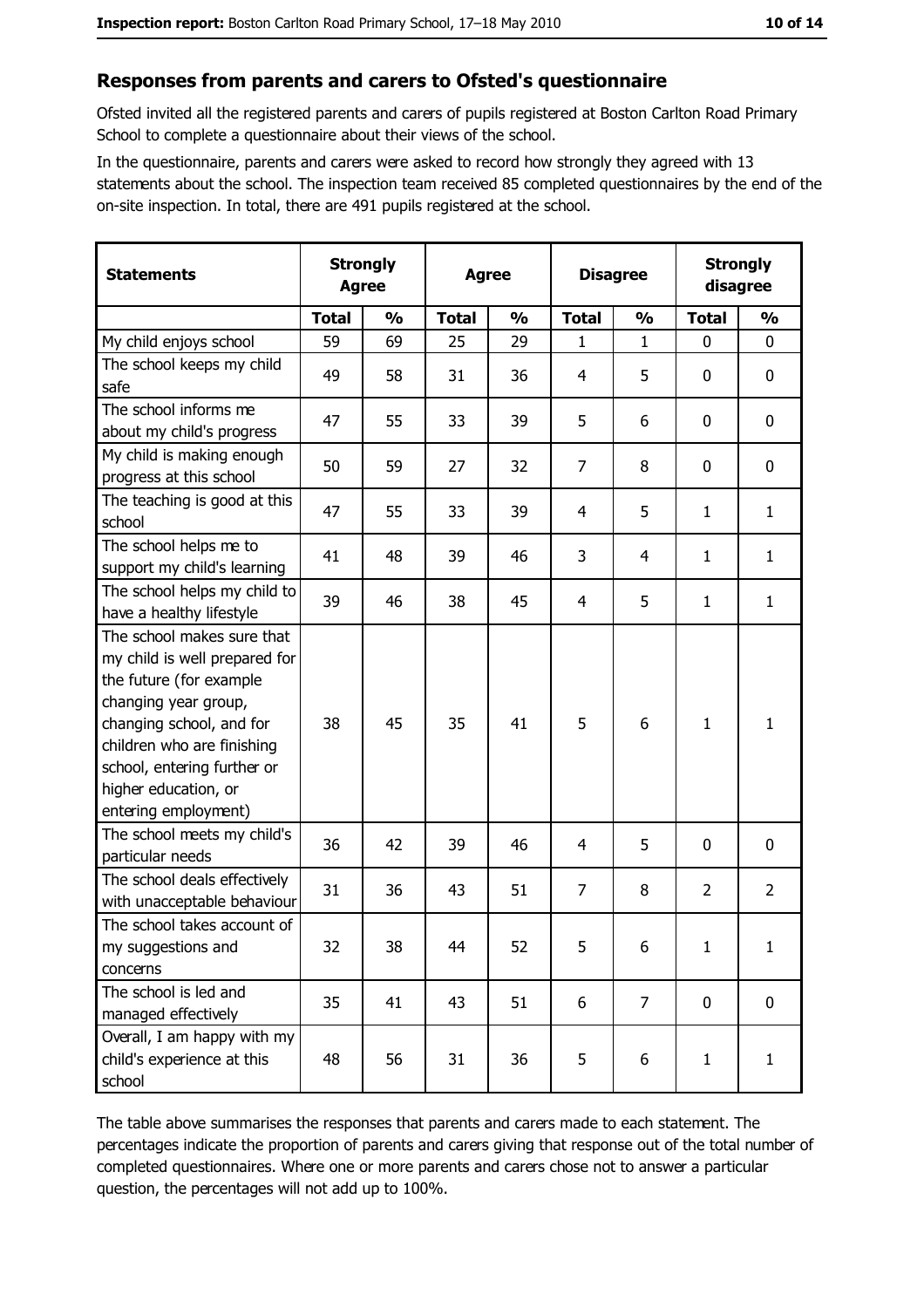## Glossary

| Grade   | <b>Judgement</b> | <b>Description</b>                                                                                                                                                                                                               |  |
|---------|------------------|----------------------------------------------------------------------------------------------------------------------------------------------------------------------------------------------------------------------------------|--|
| Grade 1 | Outstanding      | These features are highly effective. An oustanding<br>school provides exceptionally well for its pupils' needs.                                                                                                                  |  |
| Grade 2 | Good             | These are very positive features of a school. A school<br>that is good is serving its pupils well.                                                                                                                               |  |
| Grade 3 | Satisfactory     | These features are of reasonable quality. A satisfactory<br>school is providing adequately for its pupils.                                                                                                                       |  |
| Grade 4 | Inadequate       | These features are not of an acceptable standard. An<br>inadequate school needs to make significant<br>improvement in order to meet the needs of its pupils.<br>Ofsted inspectors will make further visits until it<br>improves. |  |

### What inspection judgements mean

#### **Overall effectiveness of schools**

|                       | Overall effectiveness judgement (percentage of<br>schools) |      |                     |                   |
|-----------------------|------------------------------------------------------------|------|---------------------|-------------------|
| <b>Type of school</b> | <b>Outstanding</b>                                         | Good | <b>Satisfactory</b> | <b>Inadequate</b> |
| Nursery schools       | 51                                                         | 45   | 0                   | 4                 |
| Primary schools       | 6                                                          | 41   | 42                  | 10                |
| Secondary schools     | 8                                                          | 34   | 44                  | 14                |
| Sixth forms           | 10                                                         | 37   | 50                  | 3                 |
| Special schools       | 32                                                         | 38   | 25                  | 5                 |
| Pupil referral units  | 12                                                         | 43   | 31                  | 14                |
| All schools           | 9                                                          | 40   | 40                  | 10                |

New school inspection arrangements were introduced on 1 September 2009. This means that inspectors now make some additional judgements that were not made previously.

The data in the table above is for the period 1 September to 31 December 2009 and is the most recently published data available (see www.ofsted.gov.uk). Please note that the sample of schools inspected during the autumn term 2009 was not representative of all schools nationally, as weaker schools are inspected more frequently than good or outstanding schools.

Percentages are rounded and do not always add exactly to 100. Secondary school figures include those that have sixth forms, and sixth form figures include only the data specifically for sixth form inspection judgements.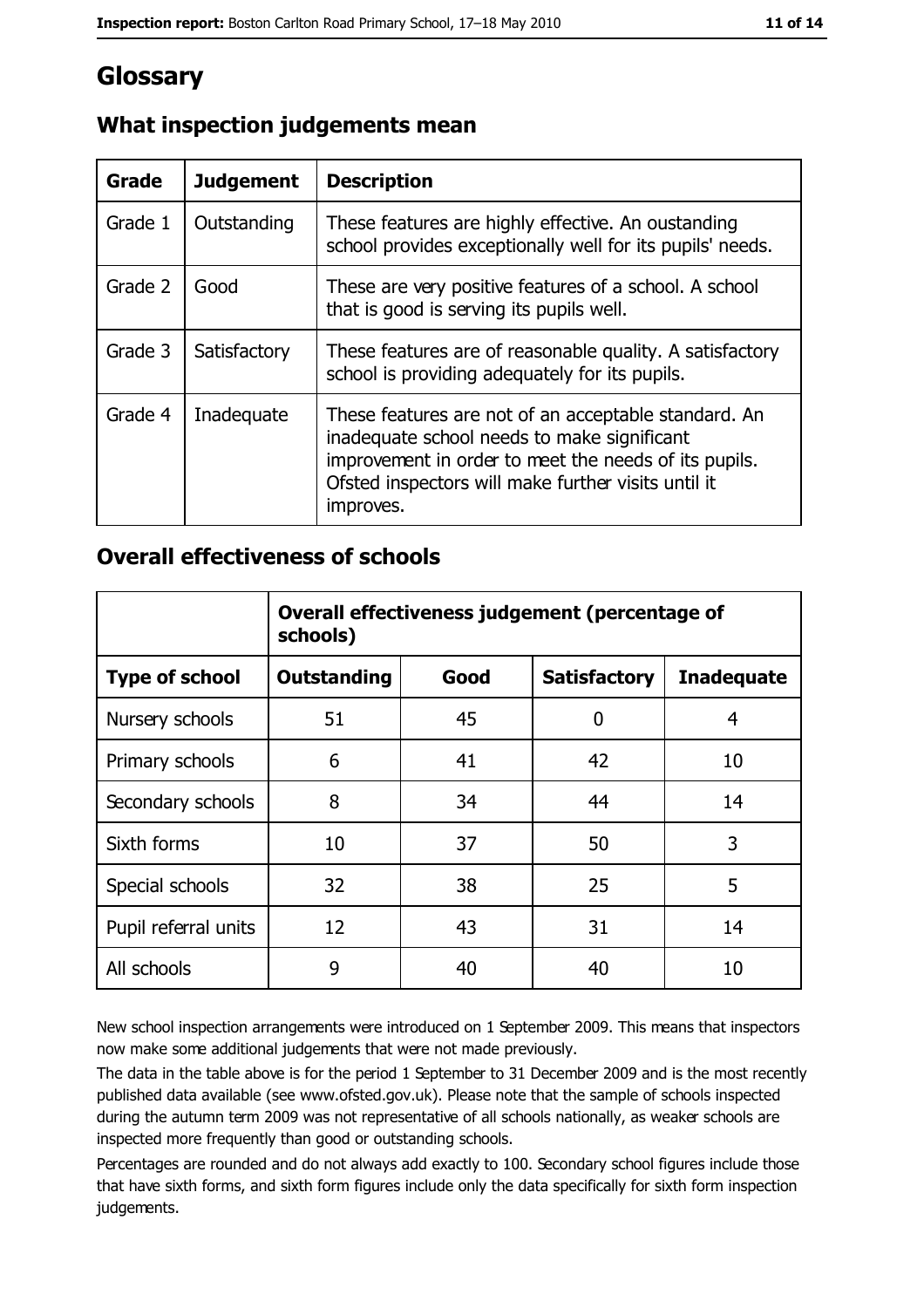## **Common terminology used by inspectors**

| Achievement:               | the progress and success of a pupil in<br>their learning, development or training.                                                                                                                                                                                                                                |
|----------------------------|-------------------------------------------------------------------------------------------------------------------------------------------------------------------------------------------------------------------------------------------------------------------------------------------------------------------|
| Attainment:                | the standard of the pupils' work shown by<br>test and examination results and in<br>lessons.                                                                                                                                                                                                                      |
| Capacity to improve:       | the proven ability of the school to<br>continue improving. Inspectors base this<br>judgement on what the school has<br>accomplished so far and on the quality of<br>its systems to maintain improvement.                                                                                                          |
| Leadership and management: | the contribution of all the staff with<br>responsibilities, not just the headteacher,<br>to identifying priorities, directing and<br>motivating staff and running the school.                                                                                                                                     |
| Learning:                  | how well pupils acquire knowledge,<br>develop their understanding, learn and<br>practise skills and are developing their<br>competence as learners.                                                                                                                                                               |
| Overall effectiveness:     | inspectors form a judgement on a school's<br>overall effectiveness based on the findings<br>from their inspection of the school. The<br>following judgements, in particular,<br>influence what the overall effectiveness<br>judgement will be.                                                                    |
|                            | The school's capacity for sustained<br>improvement.<br>Outcomes for individuals and groups<br>of pupils.<br>The quality of teaching.<br>The extent to which the curriculum<br>meets pupil's needs, including where<br>relevant, through partnerships.<br>The effectiveness of care, guidance<br>٠<br>and support. |
| Progress:                  | the rate at which pupils are learning in<br>lessons and over longer periods of time. It<br>is often measured by comparing the<br>pupils' attainment at the end of a key<br>stage with their attainment when they<br>started.                                                                                      |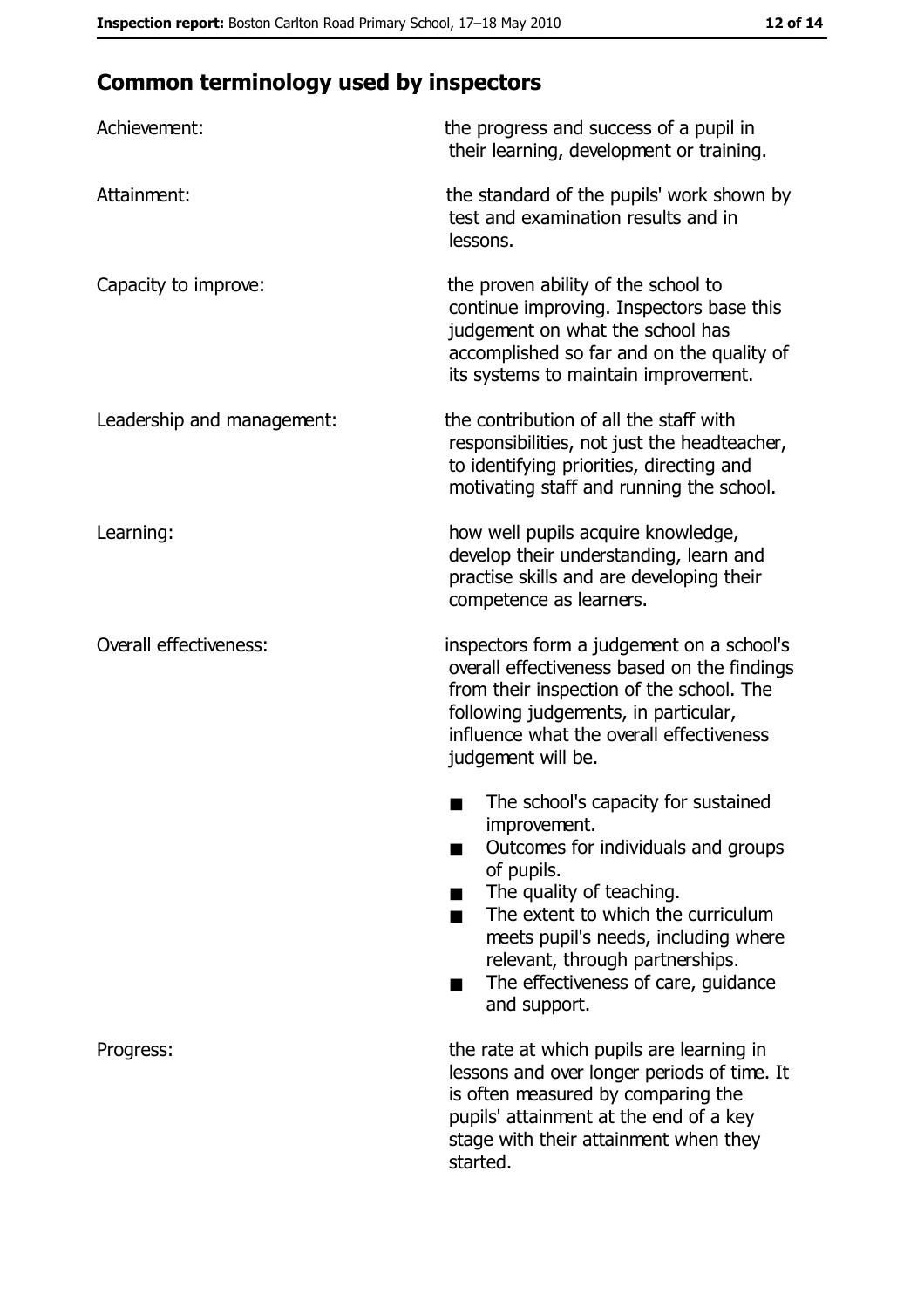This letter is provided for the school, parents and carers to share with their children. It describes Ofsted's main findings from the inspection of their school.



Dear Pupils,

Inspection of Boston Carlton Road Primary School, Boston, PE21 8QX

Not long ago we came to the school to see how you were getting on and whether we could suggest anything to make the school better. You made us very welcome and we enjoyed talking to you in your classrooms and in a meeting. We could see that you all enjoy school. We were with you for two days. That was long enough for us to realise that you go to a good school.

Here is a list of some of the things we particularly liked about your school:

- you work hard and make good progress in your learning and in your personal  $\blacksquare$ development.
- the many different people at the school look after you well.  $\blacksquare$
- you do many interesting activities including those that help you become  $\blacksquare$ independent
- all the adults work hard to give you as much help as possible and they are good at  $\blacksquare$ preparing interesting work for each of you.
- your headteacher runs the school very well.

We think the school could improve even further in two ways;

- by using all the information about the improvements you make in your work to give  $\blacksquare$ you a clear idea of what you need to do to make your work better,
- by finding ways to help you all attend regularly.

You can help too by working hard and making sure you come to school every day.

Please thank your parents for all the helpful comments they made on the questionnaires.

Yours sincerely

Melvvn Blackband

Lead inspector (on behalf of the inspection team)